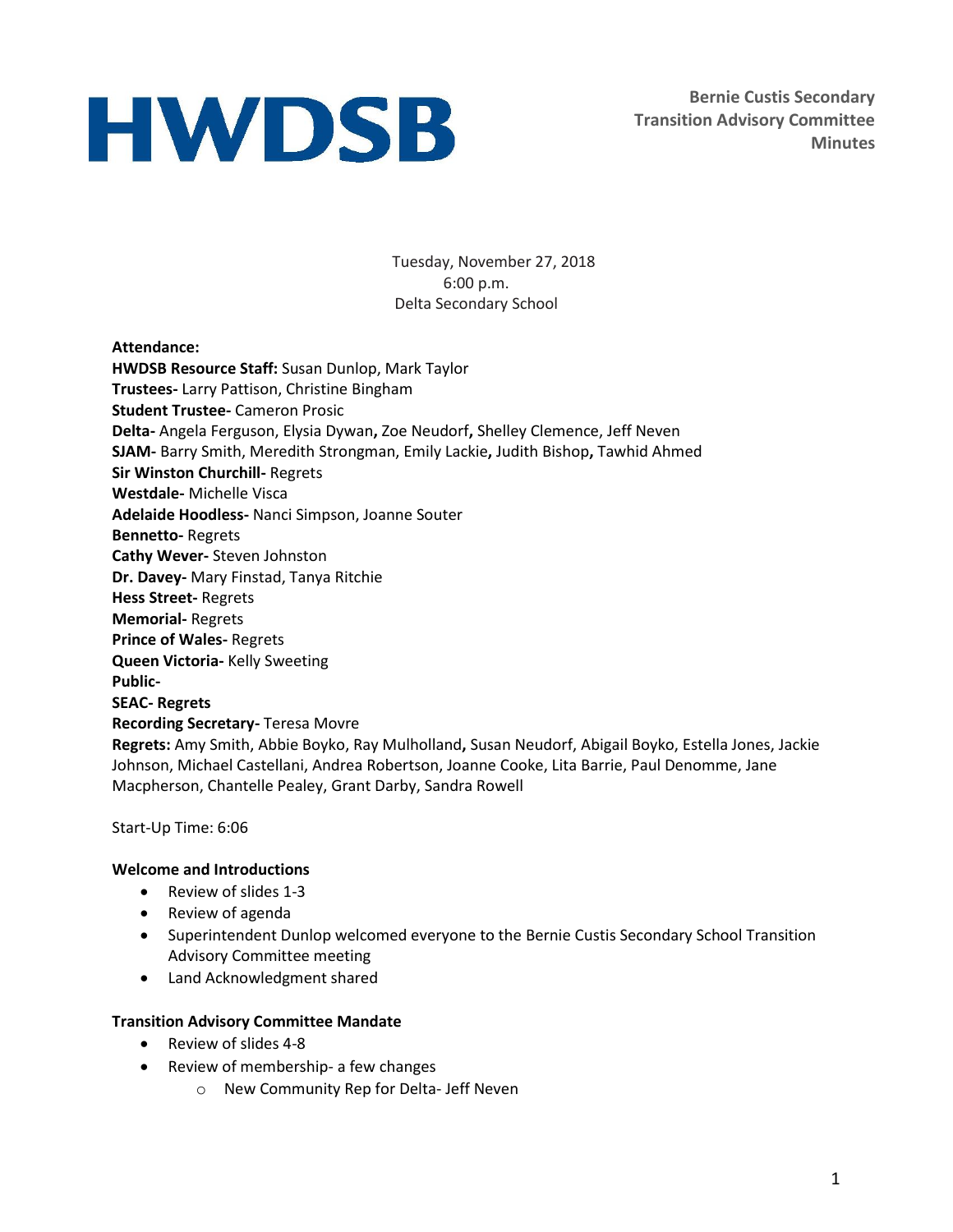o Next meeting we will be welcoming the new Ward 3 Trustee- Chris Parkinson

### **Working Agreement**

- Review of slide 9
- If you have any questions between meetings, reach out to our office at sidunlop@hwdsb.on.ca, [tmovre@hwdsb.on.ca](mailto:tmovre@hwdsb.on.ca) or 905 527 5092 ext. 2573

### **Review Minutes**

- Review of slide 10
- Review minutes from October 23, 2018
- Two changes
	- o Time to Tim
	- o Date for Grade 8 Info Night- Bernie Custis- date changed to Nov 28<sup>th</sup>, 2018 at 6:00 p.m.

## **Advice from Committee**

- Review of slide 11
- Mandate of the Transition Committee is to give advice
- Schools are currently discussing plans for closing and opening ceremonies

### **SJAM**

- Tentatively June 3<sup>rd</sup>- celebrate and commemorate everything that is SJAM
- Open House format
- Welcome back alumni
- In planning stages

### **Delta**

- Tentatively June 7<sup>th</sup>- Formal Closing Ceremony
- Open House Alumni Weekend- May 25<sup>th</sup>
- Plans for a joint Delta/SJAM time capsule
- Opening of the Delta time capsule
- Fall- Formal opening ceremony of the new school
- Potential tour of new facility in May- dependent on occupancy permits, etc.
- In planning stages

### **What might we consider:**

 What advice does the committee have for the Board regarding the closing ceremonies at Delta/SJAM and opening ceremony at Bernie Custis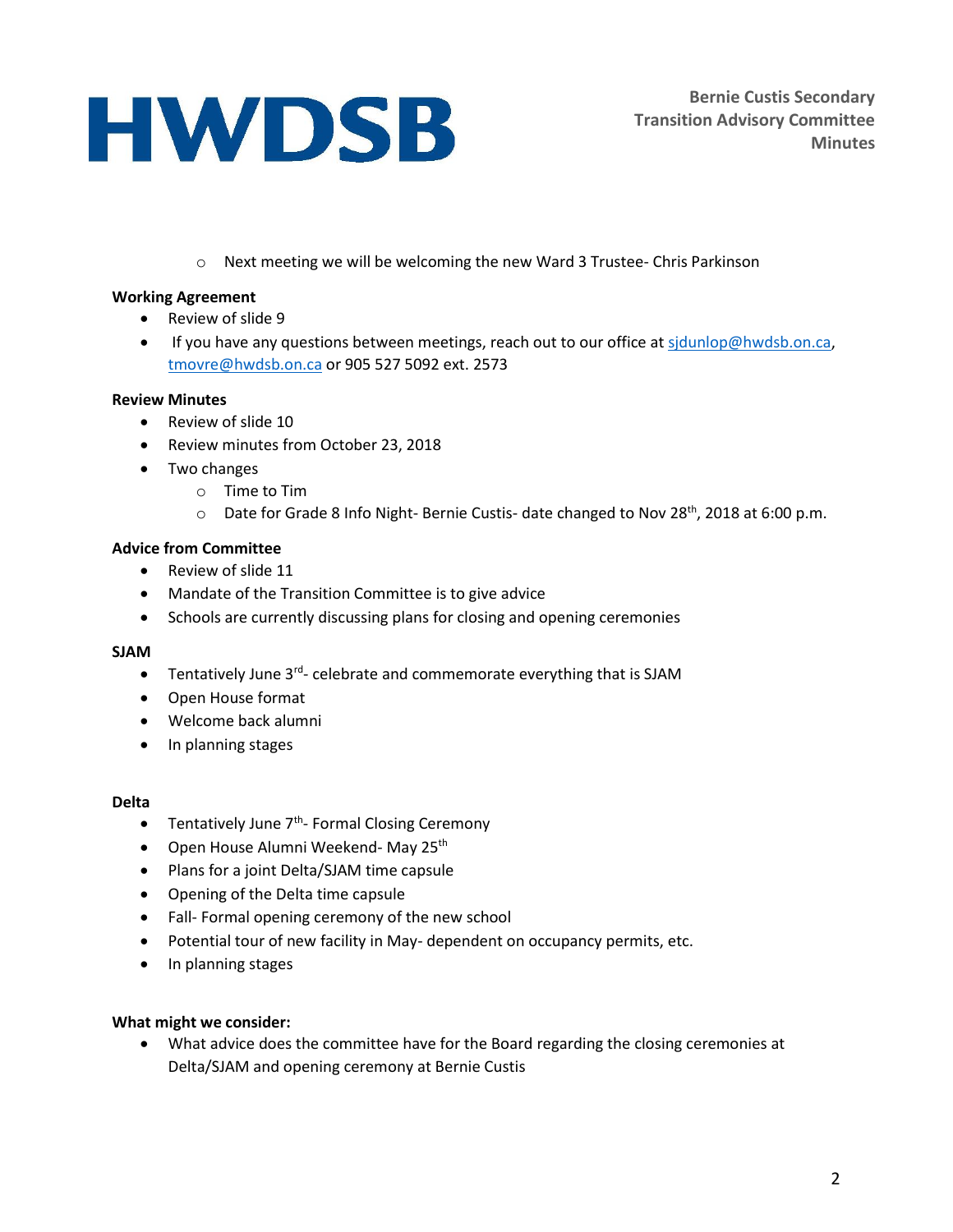- The committee gathered in small groups of 3 to 4 to discuss ideas for opening/closing ceremonies
- See attached Feedback

## **Transition Work Update**

- Review of slides 13-20
- SJAM, Delta, and Westdale school teams are actively working on activities
- Students are actively involved
- The Board was able to fund the hiring of the ESL Department Head at Westdale
- Tracey Kuder to join Westdale staff beginning semester two- one semester early
- ESL program to begin in Sept 2019

## **Construction Update**

- Review slide 13
- **Barry, Angela, and Sue toured the school on Nov 26th**
- Progressing well for completion for Spring 2019
- Design features are impressive
- Roofing, insulation and exterior veneer work complete
- Exterior Asphalt and concrete curbs and walkways
- On Melrose- Living Wall- Currently dormant but will leaf out in the spring
- $\bullet$  Lockers installed on 2<sup>nd</sup> and 3<sup>rd</sup> floors
- Ready to lay the wooden floor in the triple gym

Q1) Is the stage accessible? Yes, the stage is fully accessible. There is a lift to allow access to the stage. Q2) Curtains on the stage? This will be a fully functioning stage. Sue to confirm at the next meeting.

## **Registration Guidelines for September 2019**

- Review slides 21-22
- All grade 8's to home secondary schools
- Current SJAM/Delta students in grades 9-12 will be offered a choice home secondary school or Bernie Custis
- This information will be communicated to families shortly
- If they choose Bernie Custis over the home secondary school, they will be considered out of catchment (OOC)
- Only students attending their home secondary school who live outside the walking boundary will are eligible for transportation
- No transportation provided to OOC students
- Students in special classes will transition with support from both system and school staff
- Currently four special classes- three at Delta and one special class at SJAM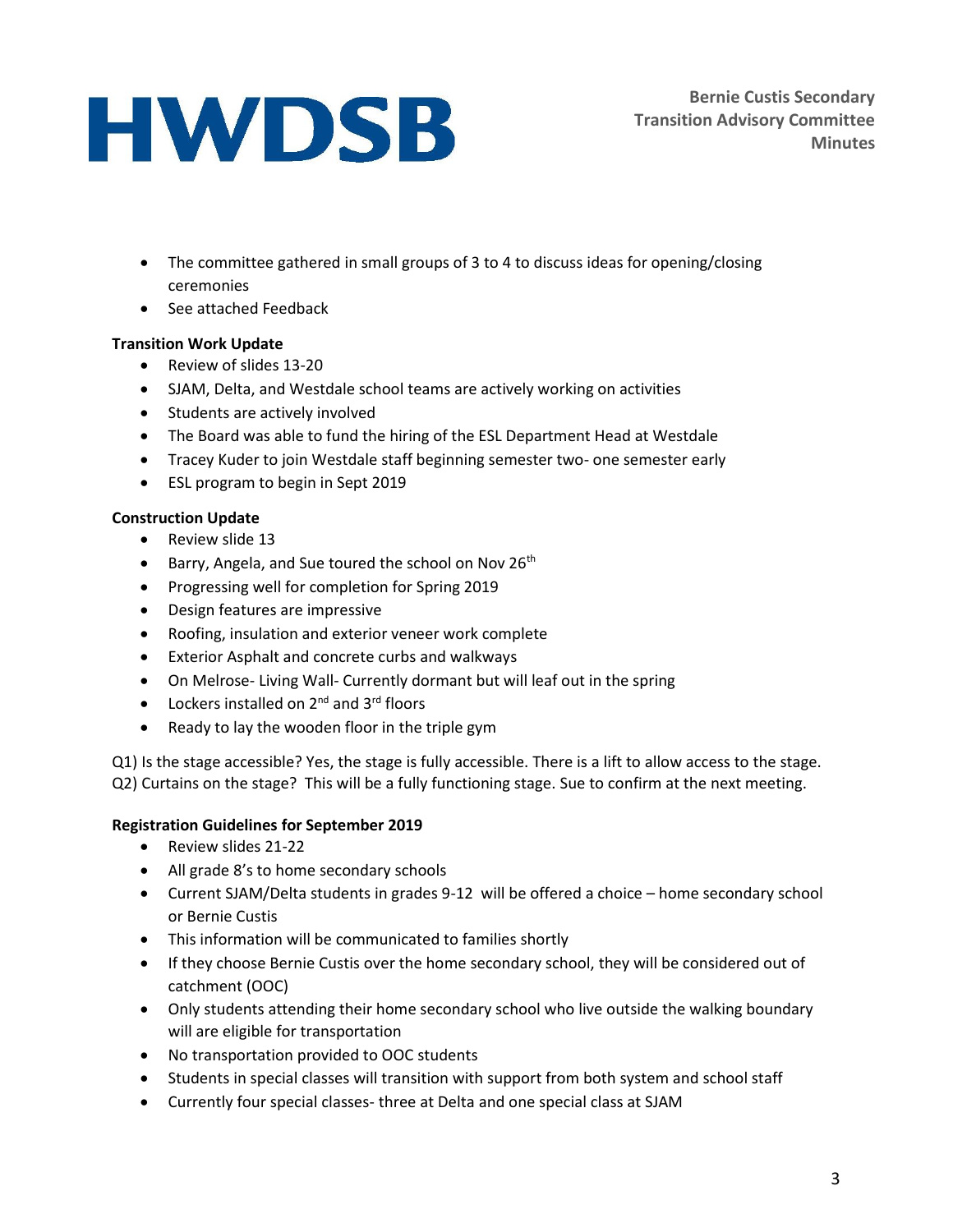**Bernie Custis Secondary Transition Advisory Committee Minutes**

- Three purpose-built classrooms at Bernie Custis
- The other class will be transitioned to a different location
- Superintendent Blair is working on details
- All student needs will be met

## **Updates from Schools**

• Review of slide 23

## **Delta- Principal Angela Ferguson**

- Student Councils actively involved in planning
- Grade 8 Students- Secondary Student Success teachers working with the Elementary Student Success Teachers from the feeder schools and created a plan until January 2019
- Additional meeting scheduled to continue to build on the plan
- Student profile template was shared with staff to collect data on literacy, numeracy, interests, etc.
- Visits with the students at the all feeder schools coming to Bernie Custis
- Shared pictures, videos
- Students participated in a dotmocracy- all teams, clubs, options, and courses
- Met with the SJAM/Delta teams and used the results of the dotmocracy to build the grade 9 option sheets
- Met with ESL parents and students at Cathy Wever to gather and share information
- November 28- Information Night at Prince of Wales
	- o Department heads to offer information about their classes
	- o Four grade 9 students to share their high school experiences
	- o Student Services from SJAM/Delta to share information
- Parent Information Evening- Option Sheets– at Price of Wales- January 19, 2019
- Both student councils went to Adventure Works to start team building- continuing to meet
- All Grade 9s from both schools will gather at the Kiwanis Boys and Girls Club to start community building- Grades 10, 11 & 12s will do the same
- Planning a joint PD Day to bring both staffs together
- Rec Centre staff visiting both secondary and elementary schools to gather information about what the students want in the Teen Room
- $\bullet$

## **SJAM- Principal Barry Smith**

- SJAM and Delta students are working together side by side
- In addition to option sheet planning staff is working to empower the students and parents to have a better understanding of applied and academic courses